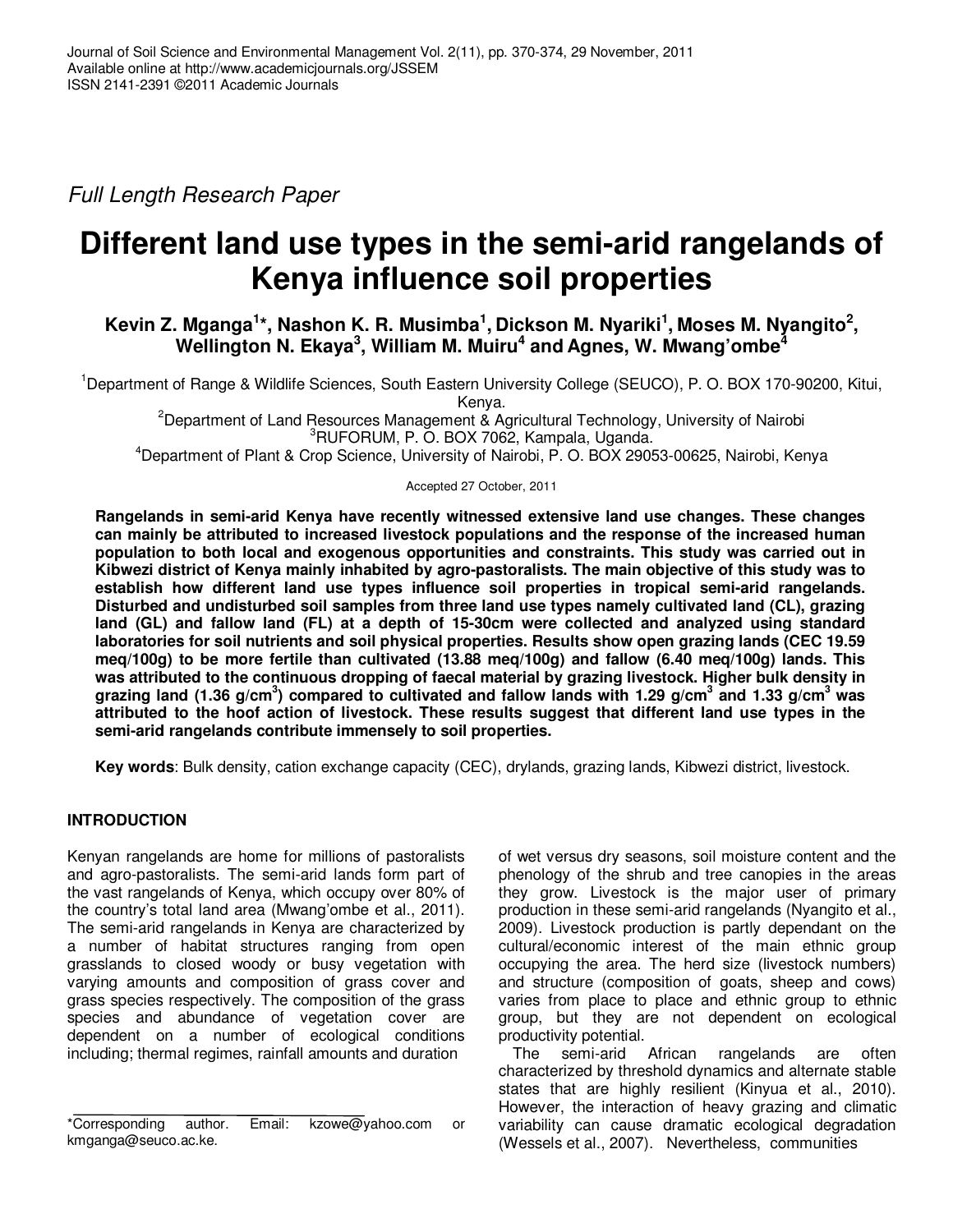inhabiting semi-arid rangelands in Kenya have been in a dynamic equilibrium with their environment and ecological degradation has been, for the most part, nonexistent. Over the last few decades, much has changed. The changes are a response to a mix of factors including land privatisation and other government policies, population growth and migration, and changing national and international markets for crops and livestock products (LUCID, 2006).

Human and livestock populations within and outside the semi-arid rangelands in Kenya have greatly increased (Ngugi and Nyariki, 2003). Increased livestock numbers has resulted to heavy grazing which has altered vegetation composition and decreased primary productivity. This has led to the reduction of species diversity and increased exposure to bare ground, leading to increased runoff and increased erosion, which in turn has led to reduced water availability, nutrient retention and plant establishment. In Eastern and Southern Africa, many rangelands are now pockmarked by large bare areas with minimal organic matter and a smooth, sealed surface crust (Kinyua et al., 2010). Additionally, the rapid human population growth has put intense pressure on the semi-arid lands leading to the increased conversion of pastureland to cropland for subsistence crop production.

The destruction of pasture ecosystems and conversion to cropland can reduce soil productivity, because of increased erosion, decline in fertility, changes in aeration and moisture content, salinization or change in soil flora and fauna (Emadi et al., 2008). Land use induced changes in nutrient availability may influence secondary succession and biomass production (Foster et al., 2003) and reduce soil organic carbon (SOC) which plays a crucial role in sustaining soil quality, crop production and environmental quality. Such changes directly affect soil physical, chemical and biological properties such as soil water retention and availability, nutrient cycling, gas influx, plant root growth and soil conservation (Emadi et al., 2008).

Identifying and monitoring changes in soil quality is important in counteracting ecological degradation in the fragile semi-arid rangelands. The objective of this study was to establish the contribution of different land use types in a semi-arid rangeland in Kenya to chemical and physical soil properties.

#### **MATERIALS AND METHODS**

This research was conducted in the year 2008 in semi-arid Kibwezi district, Kenya. Kibwezi lies between latitudes 2º 6′S and 3ºS and longitude 37º 36′E and 38º 30′E respectively and has a total area of 3400 km<sup>2</sup> (Mwang'ombe et al., 2011). The climate is typical semiarid characterised by low and unreliable supply of enough moisture for plant growth (Mganga et al., 2010). The average annual rainfall is 600 mm (Musimba et al., 2004). Kenya receives a bi-modal rainfall pattern with the long rains expected between April-May and short rains between November-December. Soils in the semi-arid environment in Kenya are considered problematic because of their physic-chemical properties that limit their use for cultivation of crops

(Biamah, 2005). They generally have low organic matter contents and unstable structure. Problems associated with the soils are high levels of salinity and sodicity, poor drainage, soil erosion, soil compaction, soil crusting and low soil fertility. Such soils are generally very vulnerable to physical erosion, chemical and biological degradation (El Beltagy, 2002).

The largest community in the area are the Kamba who practice agro-pastoralism as their mainstream economic activity. Crops grown include a variety of drought tolerant grains like maize, sorghum, millet, beans and pigeon peas. Livestock kept consist of local breeds mainly the Small East African Shorthorn Zebu cattle, Red Maasai sheep and the Small East African Goat (Nyangito et al., 2009).

Soil samples were collected from the three land use types: cultivated land (CL), open grazing land (GL) and fallow land (FL). The three land use types were located in close proximity within the same physiographic unit and with similar slope and topography. Soil samples: disturbed and undisturbed, were taken from 15-30 cm at each of the three locations in each land use type. Eighteen sampling points were randomly selected and composite soil samples made for analysis.

Disturbed soil samples were taken to determine soil moisture, soil texture and soil nutrients. Soil chemical analysis for nitrogen, phosphorus, potassium, carbon and cation exchange capacity (CEC) were done using standard soil laboratory analysis procedures. Organic carbon (OC) was determined by the Walkley and Black method (1934). Total Nitrogen (TN) was determined with the Kjeldahl method (McGill and Figueiredo, 1993) available Phosphorus (P) was measured by the Olsen method (Olsen et al., 1954). These tests were done to establish and compare the nutrient contents of the sampled soils under the different land use systems.

Soil moisture content of the samples was determined by the gravimetric method (Rowell, 1994). Soil texture was determined following the hydrometer method as described by Gee and Baunder (1986). The fine fraction of soil passing through a 2 mm sieve was taken for texture analysis using the Buoyoucos hydrometer. The textural class was determined using the standard USDA Triangle (USDA, 1975). Undisturbed soil core samples were used to determine soil bulk density and saturated hydraulic conductivity. Bulk density was determined by the core method (Blake and Hartge, 1986). Constant head permeameter as described by Klute and Dirksen (1986) was used to determine saturated hydraulic conductivity (Ksat).

Soil physical and chemical properties in the three land use systems were compared using One-Way Analysis of Variance (ANOVA) and means separated using Tukey's-B. Mean comparison were performed at p < 0.05 level. The Statistical Package for Social Sciences (SPSS) (Einstein and Abernethy, 2000) computer programme was used to analyze data.

#### **RESULTS**

Results from this study showed that there was significant difference (p<0.05) in the cation exchange capacity (CEC) in the different land use types (Table 1).

Soils in the open grazing lands (GL) showed the highest cation exchange capacity (CEC) of 19.59 me/100g. Cultivated land and fallow land were ranked second and third with 13.88 me/100 g and 6.40 me/100 g respectively. Results also showed that the soils in all the land use types were deficient of nutrients mostly potassium and nitrogen. The most abundant nutrient in all the three sites occurrence was phosphorus. Grazing land (GL) recorded the highest amounts of phosphorus 15.38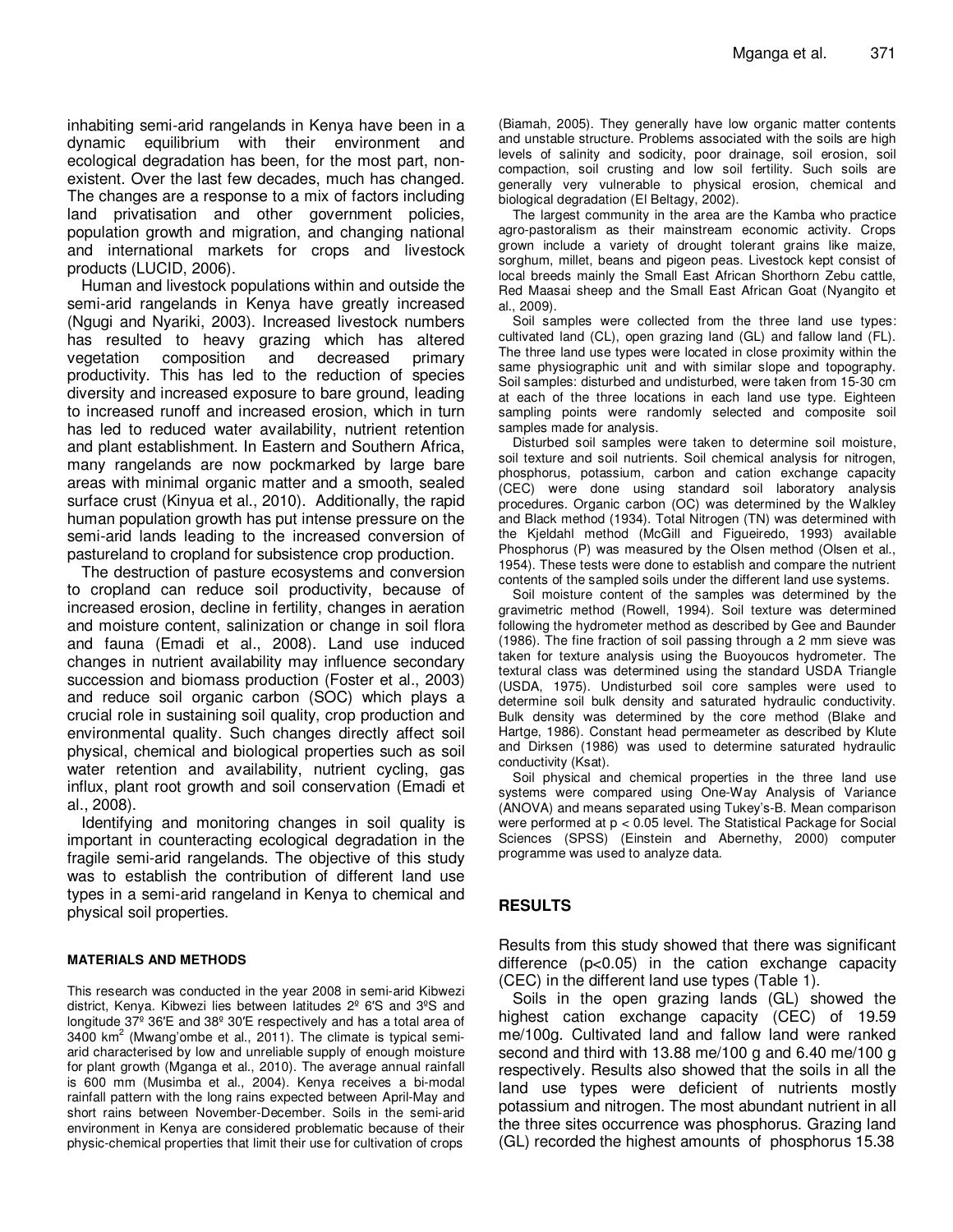| Land Use     | C (%)         | N (%)                    | P (ppm)        | $CEC$ (me/100g)   | K (me/100 $\alpha$ ) |
|--------------|---------------|--------------------------|----------------|-------------------|----------------------|
| Cultivated   | $1.56 + 2.02$ | $0.37^{ab} + 0.06$       | $13.90 + 8.42$ | $13.88^a + 7.45$  | $2.03 + 0.31$        |
| Grazing Land | $0.75 + 0.12$ | $0.32^{\text{a}} + 0.04$ | $15.38 + 4.63$ | $19.59^a + 3.63$  | $2.21 + 0.78$        |
| Fallow       | $0.92 + 2.20$ | $0.43^{b} + 0.04$        | $13.72 + 5.47$ | $6.40^{b} + 6.91$ | $1.92 + 0.45$        |

**Table 1.** Soil chemical properties in the study sites.

Column means with different superscripts are significantly different at p< 0.05

ppm. Cultivated land (CL) and fallow land (FL) were ranked third and fourth with 13.90 and 13.72 ppm respectively. However, there was no significant difference in the amounts of phosphorus in all the three land use types. Results from this study also showed that there was no significant difference in amounts of potassium in the soils sampled from the three land use types.

Percentage of carbon and nitrogen were very low in all the three land use types. Fallow land (FL) had the highest percent of nitrogen (0.43%), followed by cultivated land (CL) and open grazing land (GL) with 0.37 and 0.32% respectively. Percentage of nitrogen in the open grazing land was significantly different (p<0.05) from percentage of nitrogen in the cultivated land and fallow land. However, percentage of nitrogen was not significantly different between the site under cultivation and fallow land. Soils under cultivation had the highest percent carbon (1.56%). Fallow land and grazing land were ranked second and third with 0.92 and 0.75% respectively. There was no significant difference in percent carbon in all the three land use types.

Saturated hydraulic conductivities in the three land use systems were significantly different (p< 0.05) (Table 2).

Soils under fallow land, which had a sandy clay loam soil texture showed the highest rates of hydraulic conductivity. Cultivated land and grazing land which had the same soil texture of sandy clay were ranked second and third respectively. The percentage of soil moisture in all the three sites was generally low. There was significant difference (p< 0.05) in percentage of moisture content between soils sampled from fallow land and those sampled from grazing and cultivated land. Grazing land had the highest percent moisture followed by cultivated and fallow lands which were ranked second and third respectively. Bulk densities in the three land uses showed a no significant difference (p o.05). However, grazing land recorded the highest bulk density. Fallow land and cultivated land were ranked second and third respectively.

### **DISCUSSION**

Cation exchange capacity (CEC) is a measure of the ability of a soil to retain cations, some of which are plant nutrients. Higher CEC values in cultivated and grazing lands than fallow land can be attributed to the soil texture. Sandy clay soils have a higher clay content compared to sandy clay loams. Soils with higher clay content tend to have higher CEC. These results compare with those of Githae et al. (2011) who found sandy clay loams to have a higher CEC of 18.78 meq/100 g compared to sandy loams and loamy sands with 18.73 and 12.75 meq/100g respectively. Soils that have a low CEC hold few cations and may require more frequent applications of fertilizers and amendments than soils that have a high CEC. These results suggest that cultivated and grazing land have greater water holding capacity thus a higher capacity to hold cations compared to fallow land.

Moreover, CEC in the soil is a function of organic matter. The continuous faecal droppings in the open grazing lands could have also contributed to a higher CEC values in the open grazing land as compared to cultivated land and fallow land. Addition of organic manure in the soil has residual effects on the field (Kihanda et al., 2007). According to Gachene and Kimaru (2003), the CEC measurements indicate overall assessment of the potential fertility of a soil and possible response to fertilizer application. Soils with a CEC of <16 meq/100 g are considered not to be fertile and such soils are highly weathered while fertile soils have a CEC of >24 meq/100 g. Results from this study suggest that soils in the fallow land (CEC 6.40 meq/100 g) and cultivated land (13.88 meq/100 g) are not fertile, whereas the fertility of the soils in the grazing land (CEC 19.59 me/100g) is average. The poor fertility in the fallow and cultivated lands can be attributed to the continuous mining and depletion of soil nutrients as a result of continuous cultivation of crops and soil erosion.

The difference in the saturated hydraulic conductivities (Ksat) in the different land use types can be explained by the difference in soil types and the texture of the soils. Higher saturated hydraulic conductivity in the fallow land can be attributed to its sandy clay loam texture. Saturated hydraulic conductivity is influenced by grain size, which is reflected in the texture of the soil. Soils from the fallow land had a higher percentage of sand, which has larger soil grains, thus higher hydraulic conductivity. The cultivated and open grazing lands had sandy clay textured soils. This explains the lower hydraulic conductivities due to a higher percentage of clay, which has smaller grains. This trend of results is comparable to those found by Clapp and Hornberger (1978) who found higher saturated hydraulic conductivities in sandy clay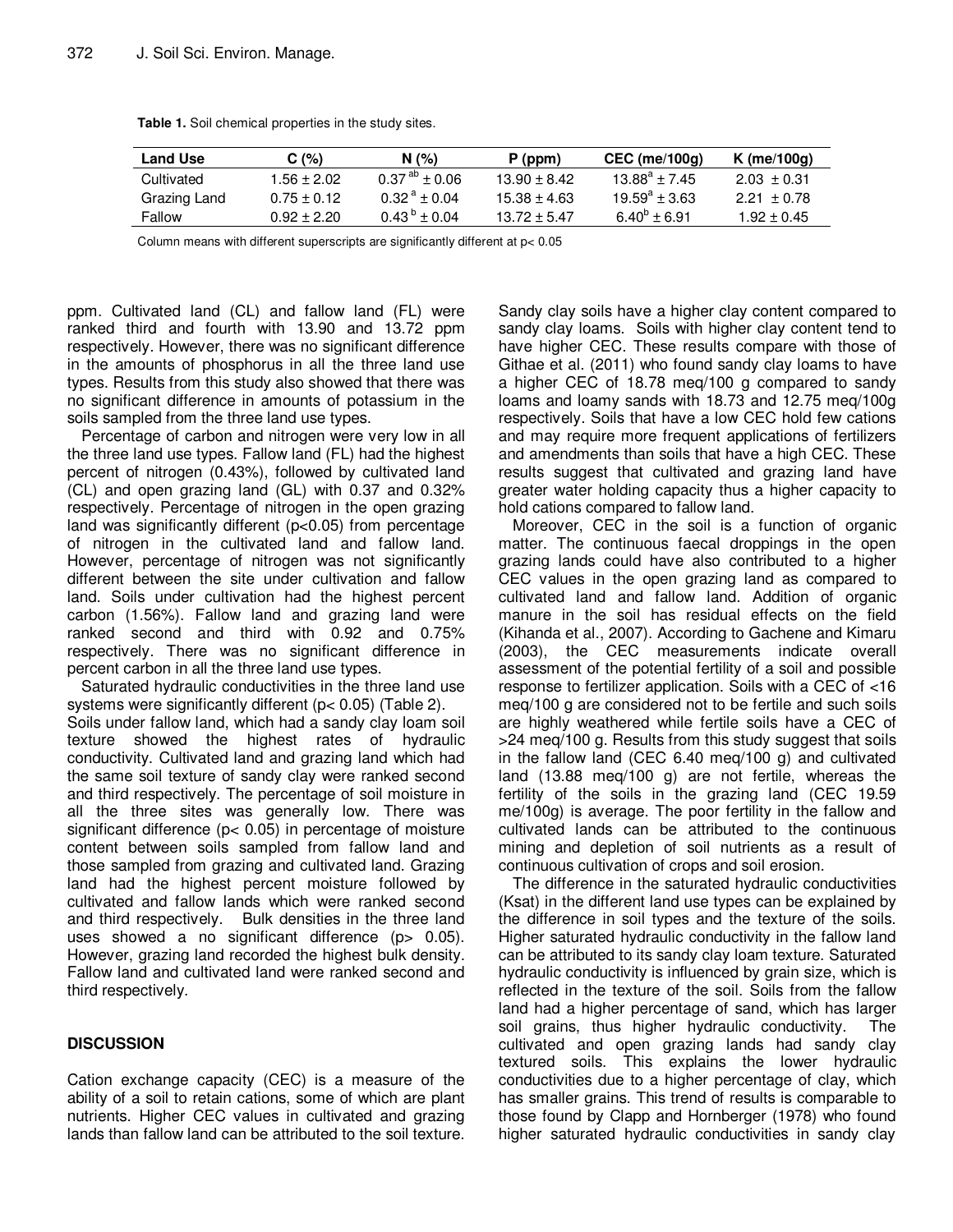| Land Use     | K sat $(cm/hr)$      | Texture         | Moisture (%)              | Bulk density $(g/cm3)$ |
|--------------|----------------------|-----------------|---------------------------|------------------------|
| Cultivated   | $2.8^a \pm 1.31$     | Sandy Clay      | $6.9^{\text{a}} \pm 0.88$ | $1.29 \pm 0.09$        |
| Grazing land | $1.9^{ab}$ ± 1.39    | Sandy Clay      | $7.4^{\text{a}} \pm 1.69$ | $1.36 \pm 0.11$        |
| Fallow land  | $4.9^{\circ}$ ± 3.64 | Sandy Clay Loam | $2.5^{\circ}$ ± 0.82      | $1.33 \pm 0.07$        |

**Table 2.** Soil physical properties in the study sites.

Column means with different superscripts are significantly different at p< 0.05.

loam textured soils (Ksat 1.99  $\times$  10<sup>2</sup> m/yr) compared to sandy clay textured soils (Ksat 6.84  $\times$  10<sup>1</sup> m/yr).

Low levels of percentage of carbon in all the three land use types suggest low levels of organic matter content in the soils. The soil organic carbon content observed in the present study ranged from 0.75 to 1.56%. Results from a study conducted in a semi-arid environment in Kenya (Githae et al. 2011), the percent soil organic carbon ranged from 0.9 to 3.2%. The higher lower and upper limits in this study can be attributed to a higher litter fall from the Acacia senegal species, thus increase in levels of organic matter on the upper soil horizons. Organic matter is the reservoir that holds the nutrients which can be released to the soil. The low amounts of soil nutrients in all the soils can therefore be attributed to the low amounts of organic matter. Moreover, soils with low organic matter have low water holding capacity and poor structure making them prone to erosion and vulnerable to degradation. This premise is supported by the findings of El Beltagy (2002) who concluded that soils in the semiarid environment are generally very vulnerable to degradation through physical erosion and to chemical and biological degradation. Frequent soil erosion through wind and water in form of run-off has also contributed to the low nutrient levels. Overgrazing by livestock which depletes vegetation cover is a major contributor to soil degradation in the semi-arid ecosystems. Reduced vegetation cover leads to increased runoff and increased erosion, which in turn leads to reduced water availability, nutrient retention and plant establishment (Jones and Elser, 2004).

Higher amounts of phosphorus in the open grazing land compared to cultivated and fallow lands can be attributed to the continuous addition of organic manure in form of faecal droppings by the free grazing livestock. A study by Kihanda et al. (2007) on the effects of manure application on crop yield and soil chemical properties in a long-term field trial in semi-arid Kenya showed an increase in phosphorus after continued application of goat manure. The sites under cultivation and fallow lands are often excluded from livestock interference, thus no addition of animal manure. Animal manure contains significant amounts of phosphorus in organic forms. Organic manure has residual effects on the field (Kihanda et al., 2007). The higher amounts of potassium in the cultivated and grazing land can also be attributed to higher clay mineral content in the soil. As the clays weather, the

potassium ions sand-witched between the layers are released. Furthermore, the amount of this exchangeable potassium in a soil depends on the cation exchange capacity (CEC) of the soil. Low levels of nitrogen in all the land use types can be attributed to nitrogen losses due to number of factors notably; low levels of organic matter, runoff and soil erosion. Soil erosion is the most visible form of land degradation in the area.

Higher bulk density in the grazing land as compared to cultivated and fallow lands could be attributed to the long term soil compaction caused by the grazing cattle. These results are similar to those found by Nyangito et al. (2009) who found higher soil bulk densities in grazed lands compared to ungrazed lands, while investigating soil physical properties of various perennial grass swards in grazed and ungrazed sites in the semi-arid rangelands of Kibwezi district, Kenya. Once bare ground is exposed, grazing livestock can cause soil compaction and reduce soil aggregate stability (Kinyua et al., 2010). Eventually, such structural degradation can lead to a formation of a surface seal that further reduces infiltration and hinders seed germination (Beukes and Cowling, 2003). Trampling by grazing animals is a primary reason for lower water infiltration in heavily grazed land thus increased rates of erosion leading to loss in soil nutrients. Long-term trampling by grazing livestock, especially in the semi-arid rangelands often characterised by limited amounts of vegetation coverage, can create a hard-pan in the subsoils of open grazing areas. Lack of enough vegetation cover and shortage of litter being deposited on the soil surface, not only makes the soils more vulnerable to wind and water erosion but also accelerates the formation of the hardpan layer (Chaichi et al., 2005).

Soil moisture content (SMC %) in the semi-arid rangelands is a function of soil type and rainfall. The differences in soil moisture contents in the three land use types could be attributed to percentage of clay content in the soils. Higher soil moisture content in the cultivated and grazing lands can be attributed to the sandy clay soil textures with a higher percentage of clay content compared to sandy clay loam textured soils in the fallow land. Munaifu and Kinyamario (2007) also found similar results while working in the same study area. Soil moisture content (SMC %) increased with an increase in percent clay in the soil. Additionally, the lower soil moisture content in the fallow land can partly be attributed to the high rates of hydraulic conductivity